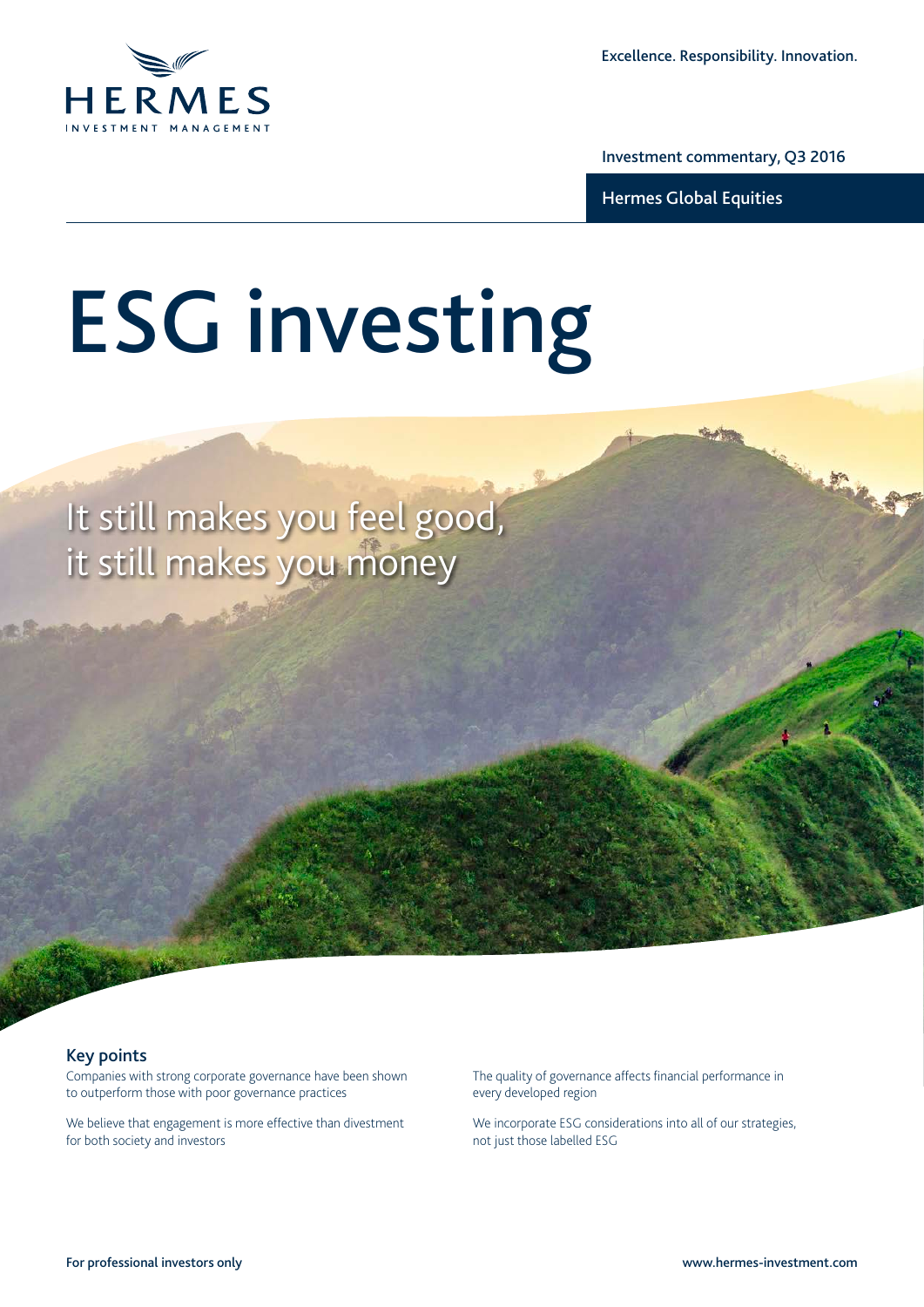# As proven in our 2014 report, environmental, social and corporate governance (ESG) investing provides more than a feel-good factor: it can also be good for portfolio performance.

But if the question we posed in 'ESG Investing: Does it just make you feel good, or is it actually good for your portfolio?' was a niche concern at the time, in the space of two years the subject has moved to centre stage. Today, both retail and institutional investors across the globe are broadening their understanding of fiduciary duty to include responsible investing. And rather than viewing their ESG efforts as a charitable enterprise, investors can now see – backed up by a growing body of research – that a principled approach to investing can enhance portfolio performance.

While there is no penalty for pursuing sustainable, responsible business practices, our research suggests that exposure to stocks with high ESG risk does detract from performance. Our 2014 report unearthed a strong correlation between corporate responsibility and shareholder returns, finding that companies with poor governance practices consistently underperformed their peers by up to 30bps each month.

This 'governance premium' is now entrenched: companies with strong corporate oversight have tended to outperform their poorly governed competitors by an average of over 30bps per month since the beginning of 2009. Furthermore, our latest study shows that the premium holds true across different geographies and sectors – albeit with a few caveats – proving the widespread power of effective corporate governance.

ESG has become an inseparable component of best-practice investment management, as opposed to a feel-good optional extra, for all investment strategies.

As well as theoretical insights, however, investors need practical tools to help them integrate ESG considerations into company valuations and investment portfolios. We will detail the ESG ratings methodology that we have developed in-house – which has been enhanced since our earlier study due to the growing availability of new data sources. While measuring ESG factors remains very much a work in progress, these new metrics provide an additional power of magnification. Indeed, the process has become so effective that ESG is now a fundamental input to our stock-selection process, with particular emphasis on the materiality of ESG considerations and the factors that impact financial performance.

ESG has become an inseparable component of best-practice investment management, as opposed to a feel-good optional extra, for all investment strategies.

# **<u></u> 2016: responsible investing comes of age**

ESG concerns have become mainstream. From Mark Carney, Governor of the Bank of England, highlighting the risk that climate change poses to financial stability, through to the adoption of ESG market indices, it seems that the investment world has accepted that factors beyond traditional financial metrics can be material. For pension funds, the definition of fiduciary duty is evolving to include reputational risk, negative externalities and beneficiaries' concerns about the conduct of corporations and their impact on society and the environment, such as the long-term damage done to society by polluting companies seeking short-term private gains. Yet, while investors now agree that these issues matter, there is no consensus about how to assess ESG risks, or what to do with the information.

Some investors argue that ESG considerations should be treated separately from financial rewards. These hard-core practitioners typically seek to invest capital where they believe it will have the most positive impact on the world. Others invest only in companies with the best ESG profile they can find: either on an absolute basis, favouring green energy, clean technology companies and the like; or on a relative basis, investing in the top-rated firm within each peer group. Alternatively, some investors simply divest from any company with exposure to industries or business practices that present ESG or sustainability challenges. This approach has grown in popularity, with many prominent investors electing to divest from companies with exposure to tobacco or fossil fuels, for example.

# $\mathbb{C}$  Our approach to responsible investing

At Hermes, we prefer to engage with companies rather than divest. In our view, successful engagements reduce risks to shareholders, unlock value, and benefit wider society. We believe investors should be involved shareholders, encouraging responsible behaviour and effecting positive change. Alongside communicating with senior management and board members, we undertake filing or co-filing shareholder proposals, where appropriate, and voting proxies in accordance with investors' views and policies, supporting transparent and effective governance structures that encourage stakeholder dialogue.

We believe that working with firms to mitigate ESG risks – while reserving the option to sell down where a company is unable or unwilling to improve – can provide the greatest holistic benefits. As such, we seek investments with good or improving ESG characteristics, which should contribute to outperformance over the long term. While ESG issues are important in themselves, we recognise that helping a company to lift its ESG performance can both benefit society and realise financial gains for investors.

In 2013 we developed a scoring system to identify companies that fall into our ESG sweet spot. Our aim was to build an objective measure of corporate ESG performance, assessing where the company is today and anticipating where it will be tomorrow. Our corporate governance and engagement team, Hermes EOS, provided substantial input. It identified the key performance indicators for each sector, drawing on information from internal sources, maintained as part of our voting and engagement records, and from carefully selected, reputable external providers.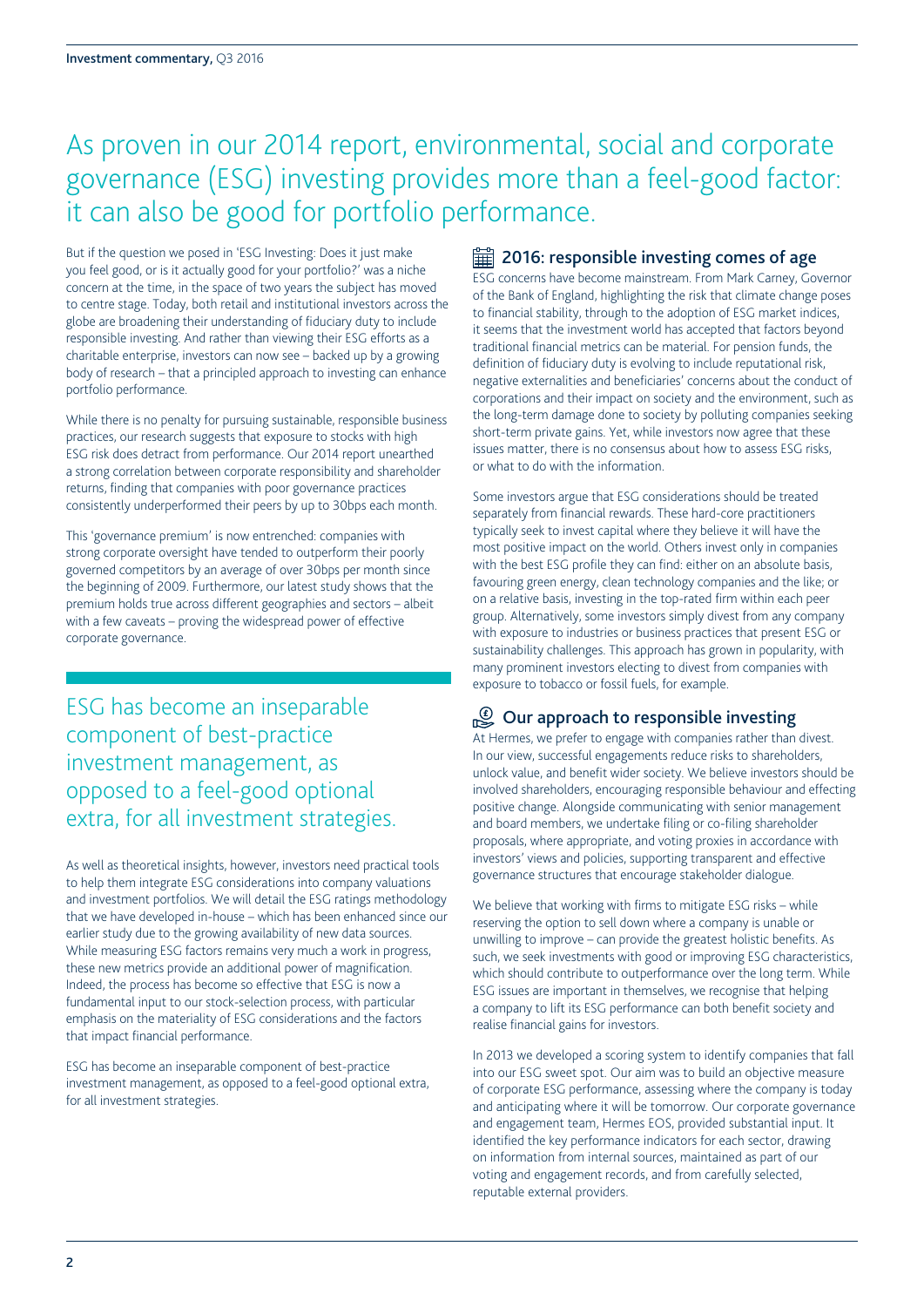The result is our ESG Scoring Methodology, an objective process that uses market-leading data to identify companies with the best or most improving ESG risk profiles.

# **(5) ESG across the globe**

We assess companies relative to their industry peers: miners with miners, banks with banks, retailers with retailers, and so on. Clearly, there are universal ESG standards that would apply to any company regardless of the market in which they operate, such as reducing pollution and honouring workers' rights. Nonetheless, the vast differences between industries demand that we focus on sector-specific nuances of ESG risk. In most cases, it does not make sense to compare across sectors: the QESG Score (one of our bespoke metrics for the overall ESG risk of a stock) of a mining company, for example, is virtually meaningless when measured against the QESG Score for a bank.

# The vast differences between industries demand that we focus on sector-specific nuances of ESG risk.

However, it is valid to group companies within broad geographic areas to make regional comparisons. Figure 1 shows the average ESG score for companies in each of the four major developed regions as at 30th June 2016.



As shown, Japan is the major corporate governance outlier, scoring significantly lower than all other regions. This is not surprising given the country's historic business culture, which places little importance on independent representation at board level, has almost no focus on diversity and a general lack of transparency for shareholders. But the Code of Corporate Governance for Japan, enacted in 2015, is beginning to change this, although how quickly this will be evidenced is unclear. We are hopeful that the ESG scores within Japan will soon begin to increase.

North American companies score well on corporate governance but their environmental and social performance lags. It would appear that while many companies are meeting their governance responsibilities, this is not necessarily extending to other areas of risk.

# $m_{\text{int}}$  Why 'E' and 'S' are good, but 'G' is better

Armed with our objective method of assessing ESG, we have created historic scores for companies, enabling us to test whether those with the highest scores or most-improving ESG characteristics have tended to outperform.

We found that companies with favourable environmental or social characteristics have on average outperformed companies with negative characteristics in these areas – however, the degree of statistical significance is low. As with our previous research, it is still too early to conclude that companies with attractive environmental and social characteristics outperform.

More positively, we have found no evidence that companies with attractive environmental and social characteristics have tended to underperform. Our data suggests that investors are able to integrate environmental and social considerations into their stock selection without systematically lowering their returns. Hence it still has merit in lowering risk (and doing good).

The impact of governance, however, is unequivocal and reaffirms the key insight from our previous paper: companies with good or improving corporate governance have tended to outperform companies with poor or worsening governance by 30bps per month on average since the beginning of 2009.

### Figure 2. ESG value is driven by corporate governance

Average monthly dispersion in total returns between companies in top-decile and lowest-decile on environmental, social and governance scores from 31st December 2008 to 30th June 2016.



Source: Hermes Investment Management as at 30 June 2016.

As before, this is largely driven by the companies with the lowestranked governance scores tending to underperform the average, as opposed to the higher-scoring companies outperforming. This suggests that poor governance detracts from performance rather than good governance boosting it.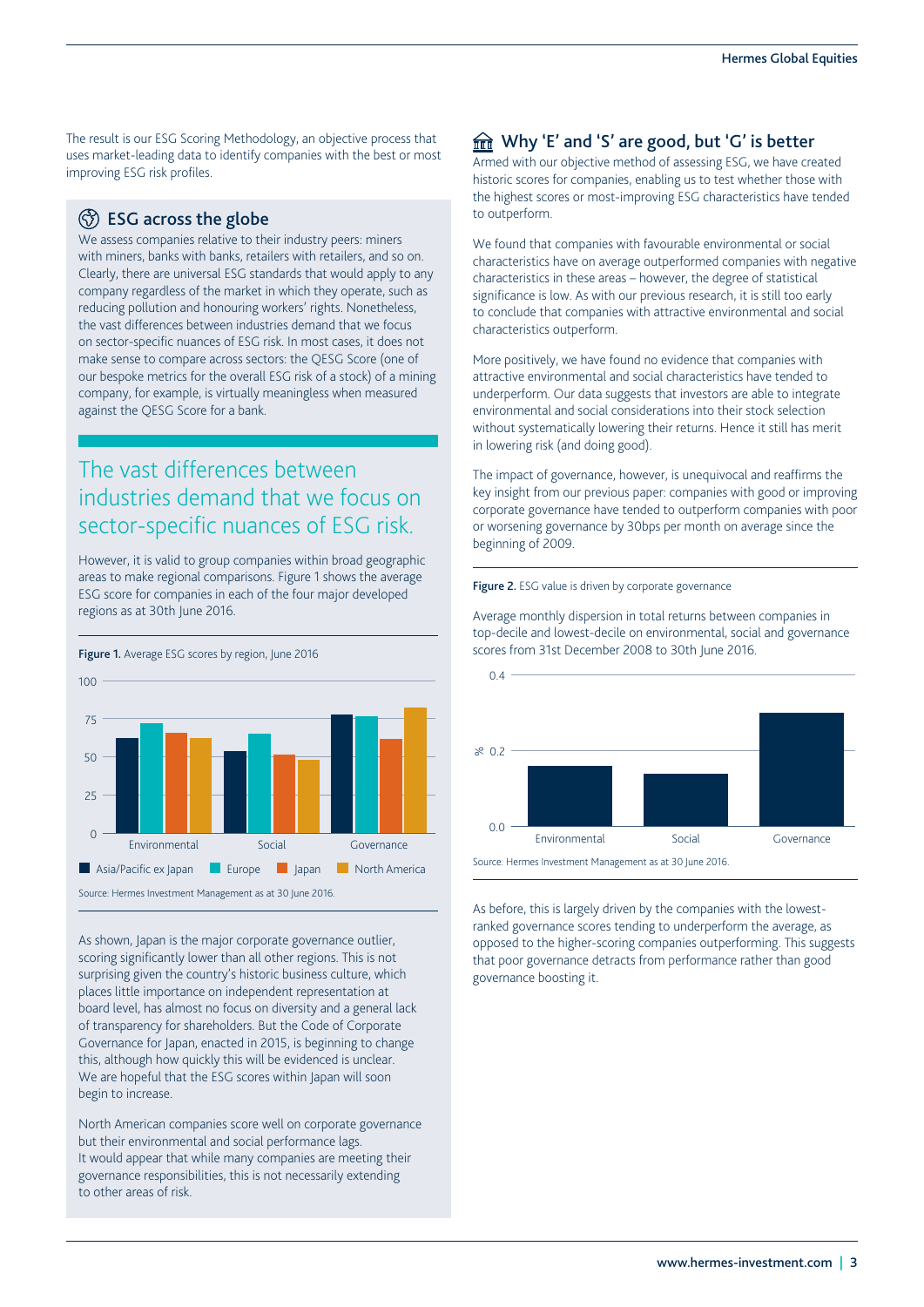0.2

#### Figure 3. The most poorly governed companies underperform the average company

Average monthly relative performance of companies, split by decile, on governance scores from 31st December 2008 to 30th June 2016.



These results are also incredibly consistent. The average return of companies with poor governance is below that of the wider universe in almost 70% of months, indicating that governance matters regardless of the economic environment.

# The periods when poorly-governed companies tend to outperform often correspond to market swings in which cheap companies also outperform

The periods when poorly-governed companies tend to outperform often correspond to market swings in which cheap companies also outperform – for example, the 'junk rallies' of October 2015 or March 2016. In this type of environment, investors focus purely on the relative valuation of companies and ignore fundamentals such as quality or governance.

#### Figure 4. Poorly-governed companies have tended to underperform

from 31st December 2008 to 30th June 2016. -0.6  $-0.4$  $-0.2$  $0.0$ Asia/Pacific Europe North America Japan

Ex Japan

Source: Hermes Investment Management as at 30 June 2016.

of the world.

We can safely conclude that governance is useful in identifying underperforming companies in almost all developed regions. This 'governance premium' also shows up in our sector analysis, although at first glance the effect does not seem to be universal. For instance, figure 6 reveals an apparently negative relationship between governance scores and shareholder returns for IT firms.

Contrary to our earlier study, however, the governance indicator is now shown to be just as effective in North America as in the rest

Figure 5: Relative returns of the most poorly-governed companies by region

The average monthly return of stocks in the lowest governance decile relative to the return of the average company in the MSCI World,

The IT sector can be dominated by start-up companies which rapidly grow from micro- to mega-cap businesses, often driven by a strong dominant founder. From a governance perspective, these companies can look weak – dictatorships are not the ideal corporate governance structure – but the returns achieved can be exceptional. Once these companies mature they tend to implement better standards of governance.



The monthly average return of stocks in the lowest governance decile relative to the return of the average company in the MSCI World, from 31st December 2008 to 30th June 2016.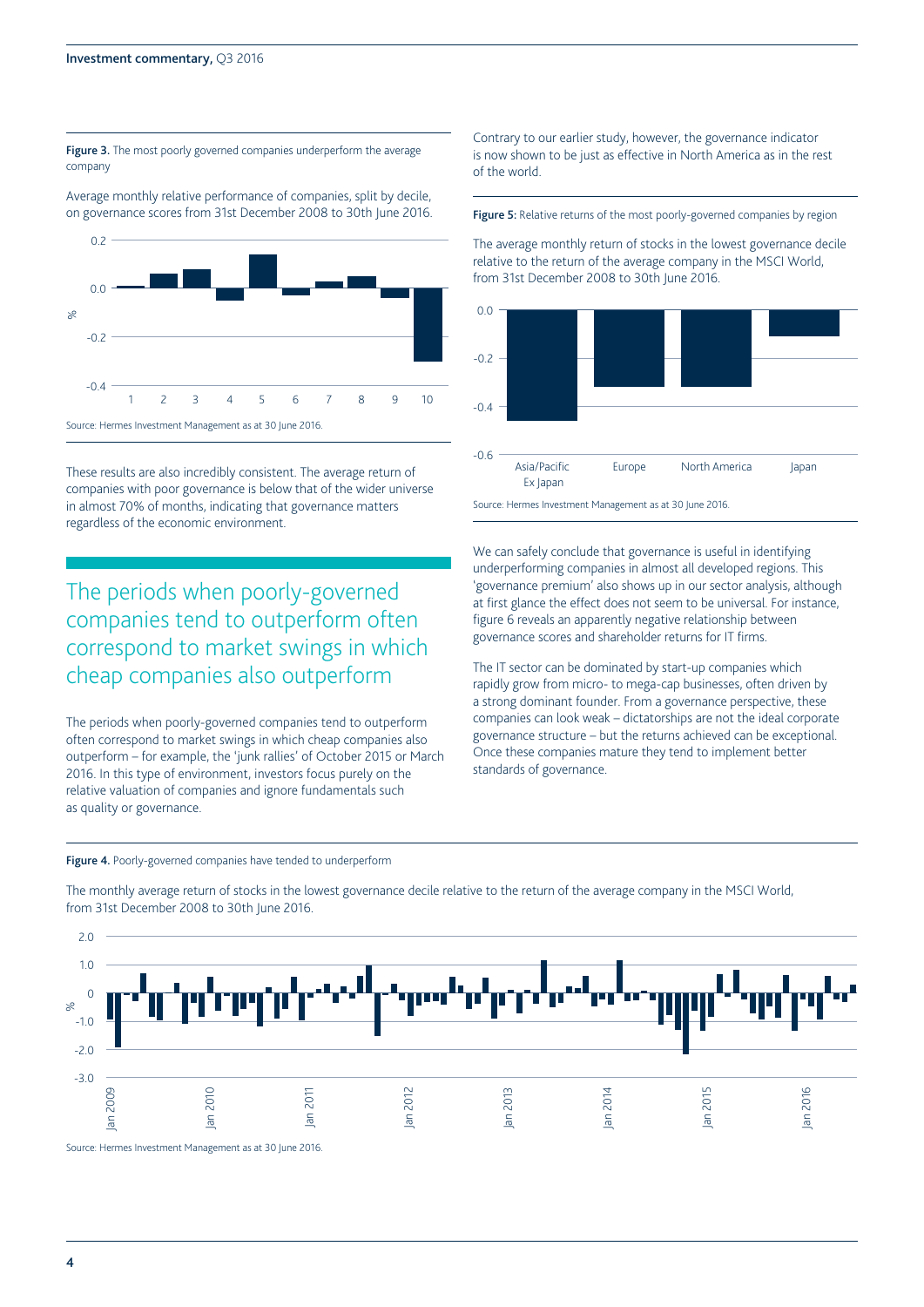

The monthly average return of stocks in the lowest governance decile relative to the return of the average company in the MSCI World, from 31st December 2008 to 30th June 2016.



Source: Hermes Investment Management as at 30 June 2016.

# $\sqrt{\ }$  The rewards of responsibility

Our study shows that ESG considerations are crucial for all equity investments, whether made in the context of a specific mandate or in a more general strategy. Furthermore, our research shows that investors do not need to sacrifice returns in order to invest in accordance with ESG principles. In fact, investing responsibly enhances excess returns.

The study, which analysed correlations between companies with high ESG scores and shareholder returns since 2009, reinforced our earlier findings of a strong link between underperforming firms and poor corporate governance.

However, our research did not prove that a statistically significant relationship between outperformance and environmental or social metrics exists. As more data becomes available, and more asset owners focus on environmental or social considerations, the E and S exposures of companies may exhibit a positive correlation with performance. Nevertheless, ESG investors should not be discouraged by the finding: our research also confirmed that favouring companies who are better managing their environmental and social risks (relative to their peers) does not tend to lead to underperformance.

For now, we can conclude that favouring well-governed companies can enhance the return of equity strategies – and integrating environmental and social metrics into investment decisions will not harm portfolios either. That's a feel-good result for do-good investors everywhere.

Favouring well-governed companies can enhance the return of equity strategies – and integrating environmental and social metrics into investment decisions will not harm portfolios either.

# Appendix ESG scoring methodology

We have built a bespoke quantitative scoring methodology, which considers environmental, social and governance matters, evaluating each company's current ESG characteristics and identifying positive change. The score combines data from Hermes EOS, CDP, Sustainalytics, Trucost, FactSet and Bloomberg.

The assessment methodology was applied to the constituents of the MSCI World index. There was sufficient data coverage for this index since 31 December 2007, allowing for scores to be created since 31 December 2008 (to allow for one year of data to measure changes in ESG practice). The test was conducted using monthly rebalancing, to match the greatest frequency at which the data set is updated.

Companies are assessed relative to their sector and geographic peers to remove any biases in the results.

Since our 2014 paper, we have improved the methodology used to create the scores. These changes have been driven by the availability of new data sources, allowing us to increase our focus on forwardlooking metrics particularly regarding environmental and social risks. These new metrics assist in identifying which companies are setting robust programmes to reduce emissions, are better managing their supply chain risks and have a favourable outlook regarding any historic controversies impacting their business.

#### Key ESG risk factors that we used in the research included:

# **Q**<sup> $\varnothing$ </sup> Fnvironmental Factors

| Exposure to litigation       |
|------------------------------|
| Impact ratio                 |
| UN Global Compact watchlist  |
| Greenhouse gas targets       |
|                              |
| <b>Fatalities</b>            |
| Health and safety management |
| system                       |
| Supply chain monitoring      |
|                              |
|                              |

# **III** Governance factors

| Combined CEO/Chair role |
|-------------------------|
| Risk management         |
| <b>Business ethics</b>  |
| Proxy voting            |
|                         |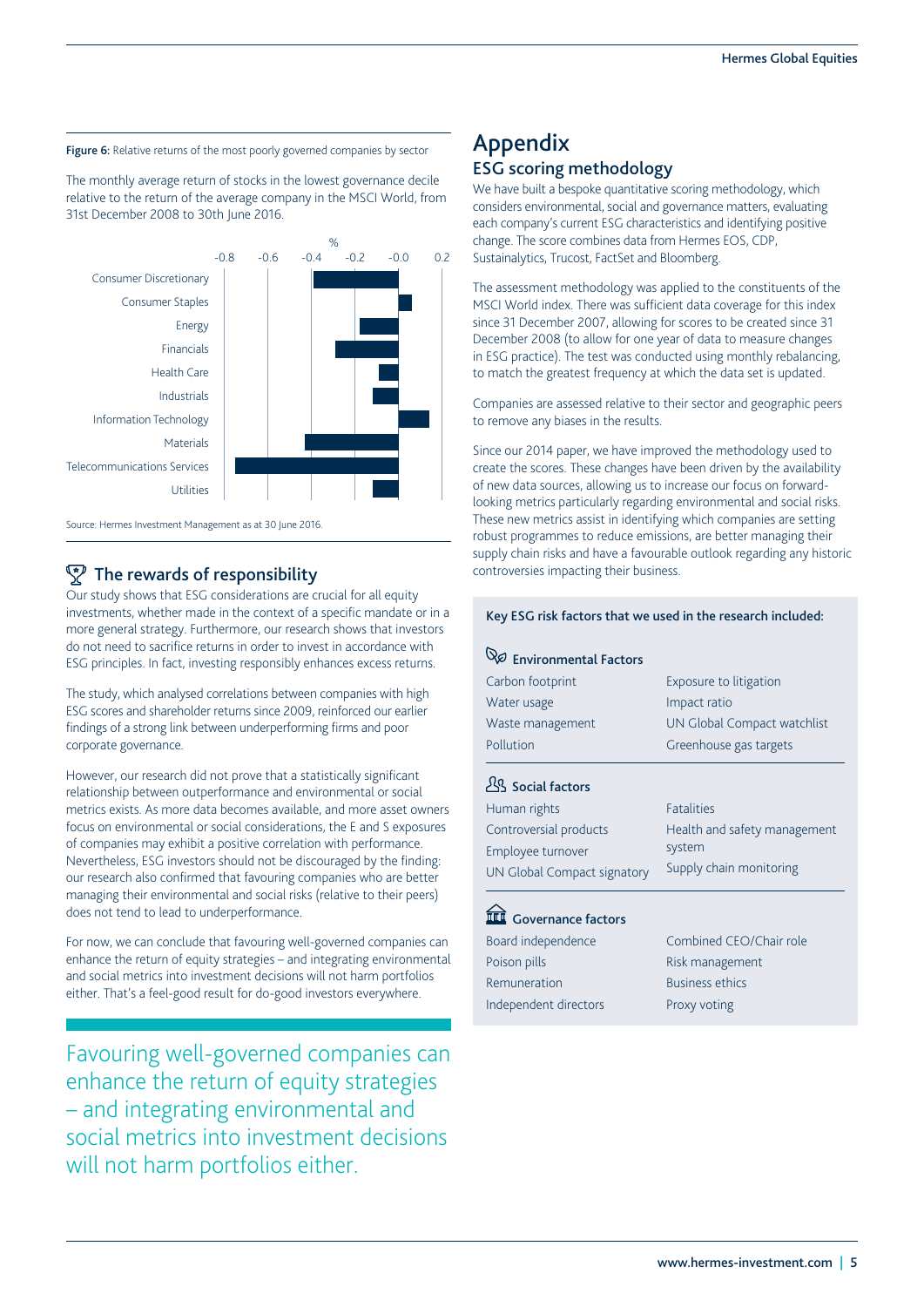## Integrating ESG at Hermes

The easiest and most common (as measured by total assets under management) method of integrating ESG considerations into an investment process is by negative screening, or an exclusionsbased strategy. The next most common, especially in the UK, is by engagement. Best-in-class strategies, where managers seek out stocks with positive ESG characteristics, are gaining interest.

At Hermes, we benefit from our large corporate engagement and stewardship services team, Hermes EOS, which advises on proxy votes and engages companies about ESG risks that concern shareholders.

With their help, we have developed a number of tools for assessing ESG risk within companies and then monitoring a portfolio's ongoing exposure to them: the ESG Dashboard, a risk tool that collates the most important ESG measures for each company; the QESG Score, a proprietary rating measuring current and trend ESG risk; and the Portfolio ESG Monitor, which shows ESG risk across a portfolio.

- The **ESG Dashboard** amalgamates Hermes EOS' records on voting and engagement on ESG issues with data from a range of carefully-evaluated external providers. It gives transparent access to key ESG-related information on every company across a global universe. The risk factors which each company is measured by are either generic, such as board structure, or sector specific, focusing on the major risks in their respective industries, such as carbon dioxide emissions and fleet consumption for the automobiles industry, paper sourcing for media and energy efficiency for airlines.
- The QESG Score is a ranking applied to each company, distilling the information collated on the ESG Dashboard into a single number. Not only does this score capture how well a company manages ESG risks, but also the trend in its exposure to these risks. The score gives a greater weight to governance factors, which, as shown in this paper, are currently more material to stock returns over the long-term than environmental and social considerations.
- The Portfolio ESG Monitor delivers a portfolio perspective of ESG risk exposures. It reports on the ESG characteristics of holdings, both in absolute and benchmark-relative terms, and highlights companies with potentially controversial practices. The monitor captures thematic ESG risks as well as identifying the best and the worst companies according to various ESG metrics.

The tools can be used to analyse ESG risks in any equity strategy. We use them to integrate ESG considerations into all our strategies. The QESG Score plays an important role in identifying stocks with positive or improving ESG characteristics for inclusion in our ESG-focused strategies.

Encouraged by the results discussed in this paper, we now integrate governance metrics into our analysis of company quality for all strategies, whether labelled ESG or not. These metrics, included in our assessment of corporate behaviour within our stock-selection model, are combined with measures of valuation, sentiment and growth to produce diversified portfolios that are designed to outperform in any market environment.

In general, we do not see ESG as a separate category of equity investing and we believe that all equity investments should be made with an understanding of all the risks/opportunities, including ESG considerations. The Hermes Global Equity team integrates responsibility and ESG into all of our products and across all parts of our investment process, including idea generation and portfolio construction. We believe, and our research has demonstrated, that investors do not need to sacrifice returns to invest responsibly; investing responsibly actually enhances excess returns.

The team is a fervent believer that it is important to assess not only a company's current ESG characteristics but also how these are changing over time. Clearly, if a company's ESG profile is improving it makes the investment more attractive and vice-versa. The team does this using our proprietary QESG score and through regular dialogue with our engagement specialists in Hermes EOS. This offers valuable insights and gives a more accurate reflection of the true ESG profile of a company relative to its peers.

This approach has proved to be vital from a risk management perspective. Companies may look good from an ESG standpoint at first glance, but if standards are declining or a company has experienced a number of small controversies the likelihood of a more significant issue may have increased which could lead to a fall in its share price. The team can also gain comfort when the ESG score is improving that a company is addressing areas of concern, which reduces risk and presents a more compelling investment opportunity.

As such, we do not believe that the use of a specialist ESG index is required nor prudent. Such indices often introduce additional biases to the investment universe and typically fail to capture the investments that will be re-rated through improving their ESG characteristics, or those whose headline ESG characteristics are hiding a more subtle or emerging risk. We recommend to our investors that we use ESG metrics alongside more traditional fundamental investment factors to create a portfolio that can generate consistent outperformance when measured against traditional equity indices.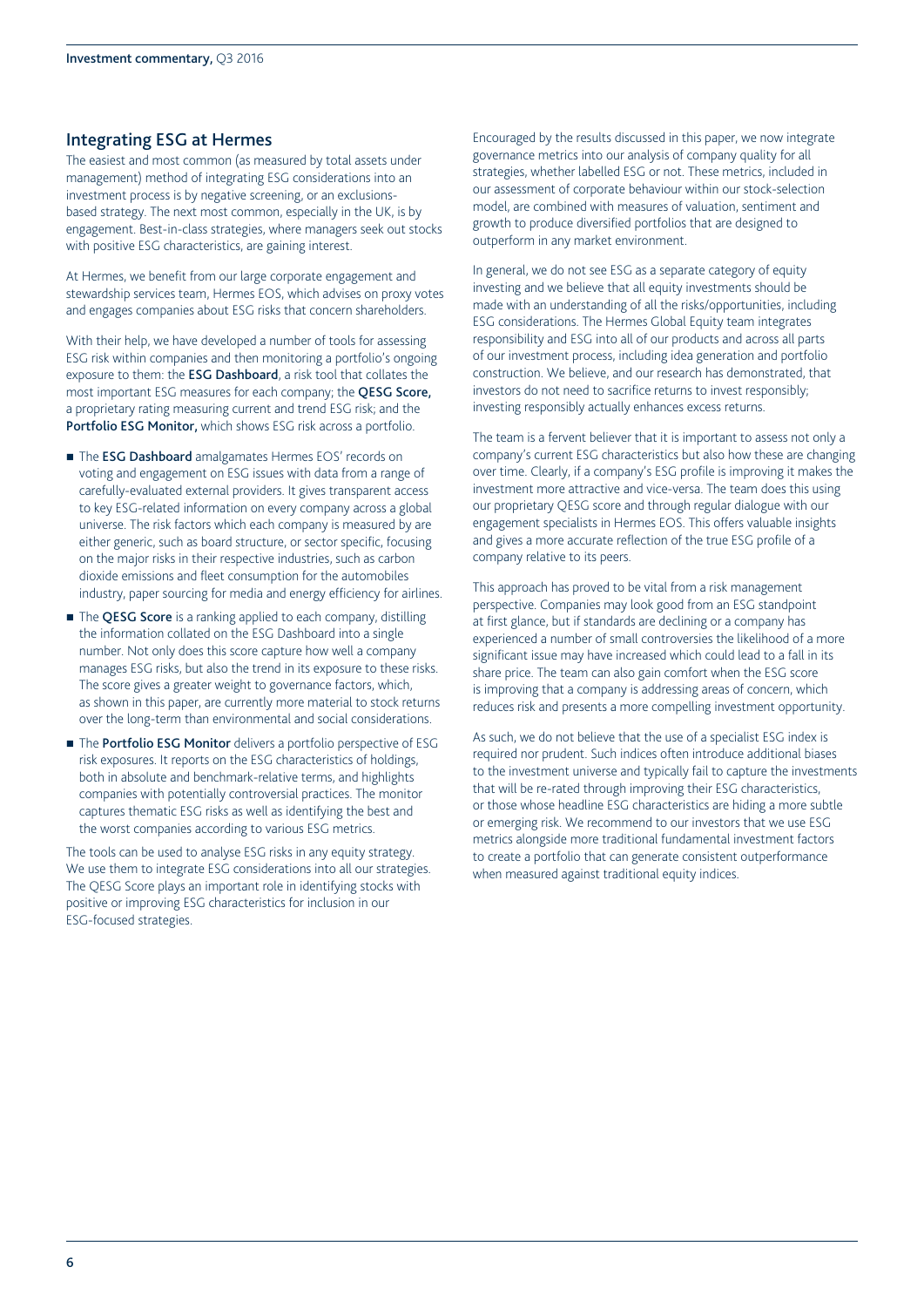**This document is for Professional Investors only.** The views and opinions contained herein are those of Hermes Global Equities may not necessarily represent views expressed or<br>reflected in other Hermes communications, str accuracy. No responsibility can be accepted for errors of fact or opinion. This material is not intended to provide and should not be relied on for accounting, legal or tax advice, or investment recommendations. This document has no regard to the specific investment objectives, financial situation or particular needs of any specific recipient. This document is published solely for informational purposes and is not to be construed as a solicitation or an offer to buy or sell any securities or related financial instruments. Figures, unless otherwise indicated, are sourced from Hermes. The distribution of the information contained in this document in certain jurisdictions may be restricted and, accordingly, persons into whose possession this document comes are required to make themselves aware of and to observe such restrictions.

Issued and approved by Hermes Investment Management Limited ("HIML") which is authorised and regulated by the Financial Conduct Authority. Registered address: Lloyds Chambers, 1 Portsoken Street, London E1 8HZ. HIML is a registered investment adviser with the United States Securities and Exchange Commission ("SEC"). CM155331 T4481 07/16